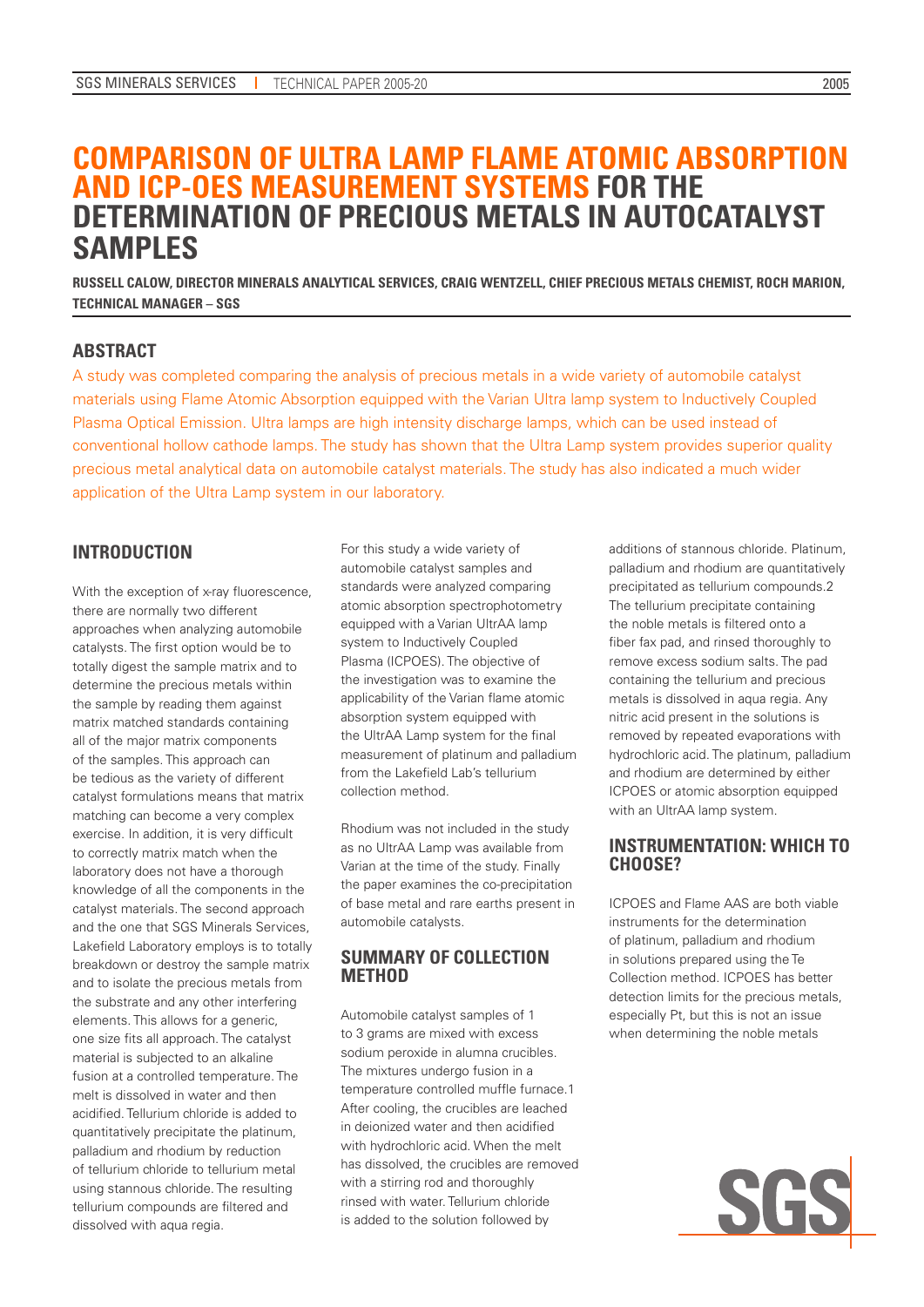present in automobile catalyst samples as they are typically found in high concentrations. AAS has a larger sample throughput than ICPOES for two elements, even if the elements are determined simultaneously by ICPOES. In order to achieve the best possible precision when analyzing catalyst samples by ICPOES, multiple replicates with extended read times and long rinse times between samples are necessary. This effectively lengthens the ICPOES run time beyond the time required to analyze two elements by AAS. ICPOES does have the advantage of better automation and true unattended operation. Most labs are not comfortable leaving open flames burning on AAS in an unattended fashion. Chemical and ionization interferences are relatively non-existent by ICPOES and can be minimized or eliminated by AAS with chemical modifiers. Ionization interferences can be found in samples that contain very high concentrations of sodium. However, optimizing the plasma viewing height can minimize these. Spectral interferences are rare by AAS and can be overcome by ICPOES by selecting multiple wavelengths for the Pt, Pd and the internal standard. Physical interferences are more prevalent by ICPOES than AAS but these can be minimized with the use of an internal standard. Short-term instrument precision is critical for the analysis of precious metals in catalyst samples and is better by AAS (0.1-1%) than by ICPOES (0.3-2%).

#### **PT, PD (AND RH) ANALYSES BY ICPOES**

In order to achieve the best possible precision when analyzing catalyst samples, multiple replicates with extended read times and long rinse times between samples are necessary. Five 10 second replicates are taken for each analysis. A stabilization time of 45 seconds is applied before analysis to ensure stable readings and a rinse time of 25 seconds is applied between samples to minimize carry over.

Samples are analyzed against a Scandium internal standard to correct for physical interferences. Both the sample and internal standard are pumped rather than aspirated to improve precision and accuracy by minimizing viscosity

effects. The internal standard solution is 1 mg/L Sc in 10 % HCl containing 0.1% Triton-X-100 nonionic surfactant which acts as a rinsing agent minimizing the formation of droplets in the spray chamber and carry over to subsequent samples.

The analytes of interest and the internal standard are each analyzed at two different wavelengths to check for any spectral interference which may exist. Table 1 below lists the wavelengths used at the Lakefield Lab; the preferred wavelength is marked accordingly.

Table 1 Preferred ICPOES Wavelengths

| <b>ELEMENT</b> | <b>WAVELENGTH IN</b><br><b>NM</b> |
|----------------|-----------------------------------|
| Pd             | 340.458<br>(preferred)            |
| Pd             | 324.27                            |
| Pt             | 265.945<br>(preferred)            |
| Pt             | 214.424                           |
| Rh*            | 343.488<br>(preferred)            |
| Rh*            | 369.236                           |
| Sc             | 361.383<br>(preferred)            |
| Sc             | 335.372                           |

\* Not included in the study

All ICPOES data was obtained on a radial Varian Vista-Pro ICP spectrometer with simultaneous CCD. The instrument operating conditions are listed in Table 2.

Table 2 Varian Vista ICPOES Instrument Operating Conditions

| ITEM                      | <b>SETTING</b>  |
|---------------------------|-----------------|
| Power                     | 1.30 kW         |
| Plasma Gas Flow           | 16.5 L/min      |
| <b>Auxiliary Gas Flow</b> | 0.75 L/min      |
| Nebulizer Gas<br>Flow     | 0.80 L/min      |
| Viewing Height            | $10 \text{ mm}$ |
| Pump Rate                 | 20 rpm          |

#### **PT, PD (AND RH) ANALYSES BY AAS-ULTRAA LAMP**

With precision and accuracy the main objective when determining precious metals, multiple replicates with extended read times are also necessary by AAS. The standard practice of the Lakefield Lab is to use three ten second readings with manual resloping.

The quality of the AA system is limited by the performance of the hollow cathode lamp. The use of UltrAA lamps provides improved stability and increased sensitivity over conventional lamps. Unlike conventional lamps, these boosted lamps employ a second discharge, electrically isolated from the sputtering discharge, to excite the sputtering atoms.

Samples are determined using lanthanum as a releasing agent with matrix matched standards. Table 3 below provides the preferred wavelengths used by the Lakefield Lab.

Table 3 Preferred AAS Wavelengths

| <b>ELEMENT</b> | <b>WAVELENGTH IN</b><br><b>NM</b> |
|----------------|-----------------------------------|
| Pd             | 340.5                             |
|                | 265.9                             |
| Rh             | 343.5                             |

All AAS data was obtained on a Varian SpectrAA 220 spectrophotometer equipped with an UltrAA lamp system. The AAS instrument operating conditions are listed in Table 4.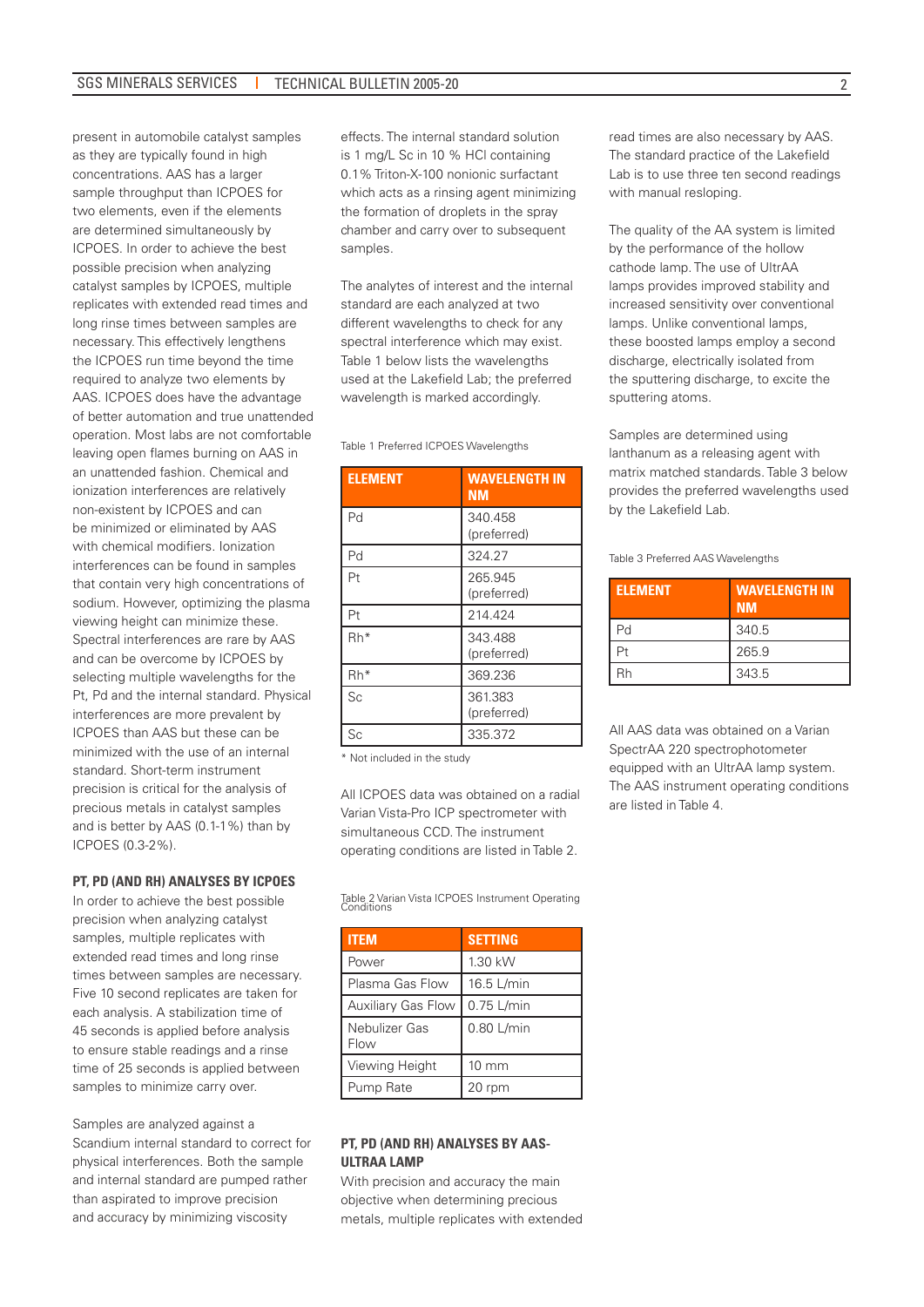Table 4 Varian SpectrAA 220 Instrument Operating Conditions

| <b>ELEMENT</b> | <b>FLAME</b>  | <b>LAMP CURRENT MA</b> | <b>SLIT</b> | <b>BACKGROUND</b> |
|----------------|---------------|------------------------|-------------|-------------------|
| Pt             | Air/Acetylene | 10                     | 0.5         | On                |
| Pd             | Air/Acetylene |                        |             | ()n               |
| $Rh*$          | Air/Acetylene |                        | 0.5         | (Jn               |

\*no ultra lamp available

Table 5 Palladium Experimental Data-Live Samples (Samples analyzed in triplicate)

| <b>SAMPLE</b> | <b>Pd by ICPOES</b> | <b>RSD ICPOES</b> | <b>Pd by AAS</b> | <b>RSD AAS</b> |
|---------------|---------------------|-------------------|------------------|----------------|
|               | $\frac{9}{6}$       | $\frac{9}{6}$     | $\frac{0}{0}$    | $\frac{9}{6}$  |
| 1A            | 0.8272              | 0.3               | 0.8379           | 0.1            |
| 1B            | 0.8369              | 0.4               | 0.8356           | 0.3            |
| 1C            | 0.8335              | 0.2               | 0.8372           | 0.2            |
|               |                     |                   |                  |                |
| 2A            | 0.4689              | 0.2               | 0.4718           | 0.6            |
| 2B            | 0.4717              | 0.4               | 0.4726           | 0.5            |
| 2C            | 0.4691              | 0.4               | 0.4736           | 0.4            |
|               |                     |                   |                  |                |
| 3A            | 0.0211              | 1.1               | 0.0202           | 0.6            |
| 3B            | 0.0202              | 2.0               | 0.0205           | 0.1            |
| 3C            | 0.0201              | 0.8               | 0.0203           | 0.1            |
|               |                     |                   |                  |                |
| 4A            | 0.0305              | 0.2               | 0.0305           | 0.2            |
| 4B            | 0.0307              | 0.5               | 0.0306           | 0.5            |
| 4C            | 0.0306              | 0.3               | 0.0307           | 0.2            |
|               |                     |                   |                  |                |
| 5A            | 0.4418              | 0.4               | 0.4407           | 0.6            |
| $5\mathsf{B}$ | 0.4419              | 0.7               | 0.4405           | 0.1            |
| 5C            | 0.4389              | 0.3               | 0.4415           | 0.6            |

### **ANALYTICAL DATA**

Analytical data received from live samples and certified reference materials analyzed in the study are presented below.

# **CO-PRECIPITATION OF BASE METALS AND RARE EARTHS**

An addendum to the main precious metal analytical study was conducted to determine the presence of base metals and rare earth elements found in typical tellurium precipitates from automobile catalysts. Five random samples of prepared automobile catalyst were scanned by ICPOES to determine elements that may have co-precipitated along with the tellurium and precious metals. The main elements found in the precipitate were aluminum, sodium, and tin. All other elements were found to be under 1 mg/L in the finial solution for measurement. See Table 9 for the analytical data.

#### **SYNTHETIC STANDARDS + CO-PRECIPITATES VS. SYNTHETIC STANDARDS**

A synthetic set of precious metal standards containing tellurium, aluminum, sodium and tin in the same quantities as in Table 9, were compared and overlaid against a set containing just the precious metals in 10% HCl. See Table 10 for the data.

Table 6 Palladium Experimental Data-Reference Materials (Samples analyzed in triplicate)

| <b>STANDARD</b>                          | <b>CERTIFIED</b><br><b>VALUE</b> | Pd by<br><b>ICPOES</b> | <b>RSD ICPOES</b> | <b>Pd by AAS</b> | <b>RSD AAS</b> |
|------------------------------------------|----------------------------------|------------------------|-------------------|------------------|----------------|
|                                          | $\%$                             | $\sqrt{2}$             | $\sqrt{2}$        | $\%$             | $\frac{9}{6}$  |
| <b>SGS-328</b><br>Pd Inhouse<br>Standard | 3.2857 $\pm$<br>0.0328           | 3.2839                 | 0.4               | 3.2846           | 0.2            |
| CAT-2E<br>Inhouse<br>Standard            | $0.1200 \pm$<br>0.0024           | 0.1186                 | 0.2               | 0.1195           | 0.1            |
| <b>NIST2557</b>                          | $0.0233 \pm$<br>0.0004           | 0.0232                 | 0.2               | 0.0234           | 0.2            |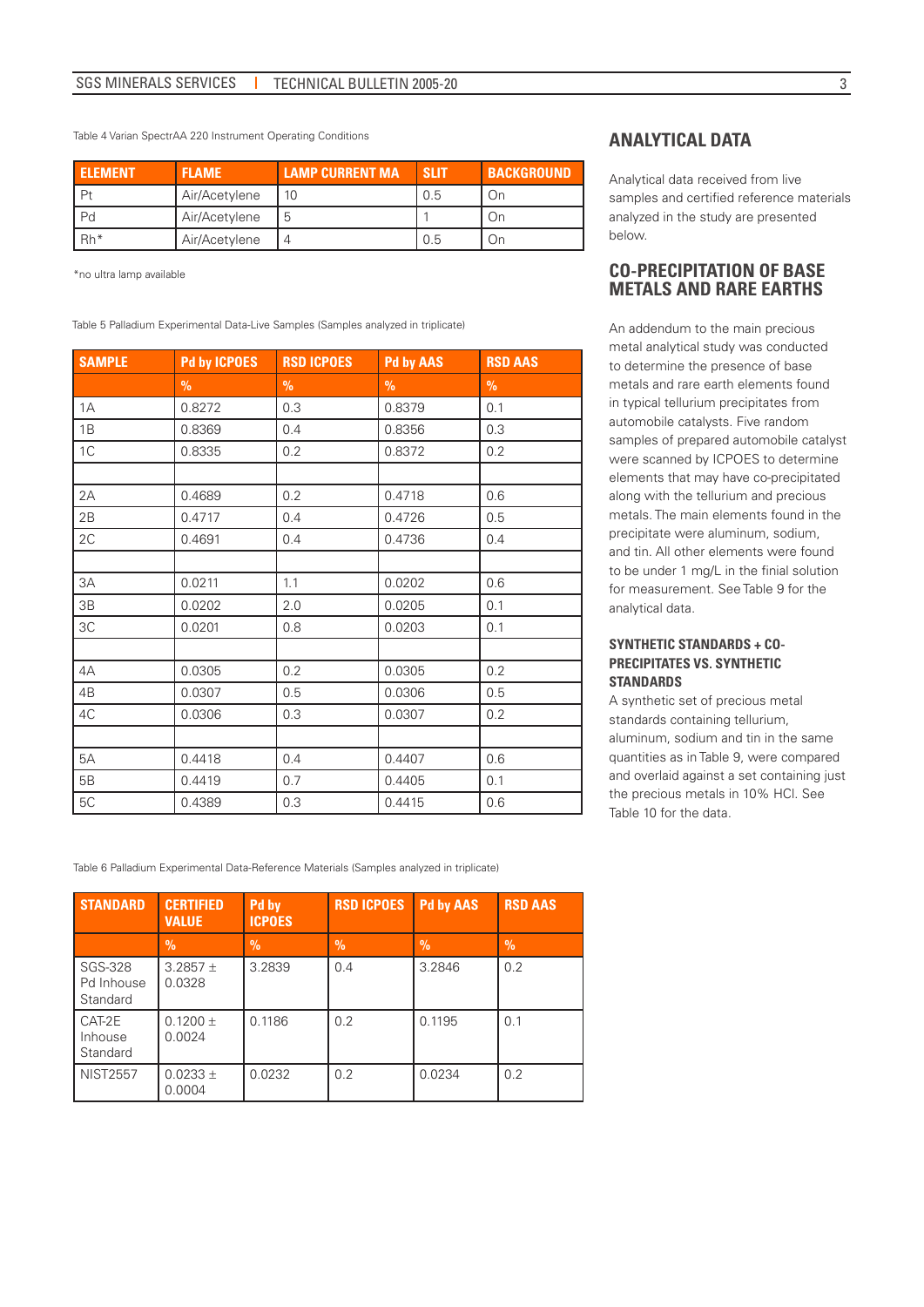| <b>SAMPLE</b> | Pt by ICPOES  | <b>RSD (ICPOES)</b> | <b>Pd by AAS</b> | <b>RSD (AAS)</b> |
|---------------|---------------|---------------------|------------------|------------------|
|               | $\frac{9}{6}$ | $\frac{9}{6}$       | $\frac{9}{6}$    | $\frac{9}{6}$    |
| 1A            | 0.1821        | 0.3                 | 0.1812           | 0.2              |
| 1B            | 0.1833        | $\mathbf{1}$        | 0.1813           | 0.5              |
| 1C            | 0.1823        | 0.2                 | 0.181            | 0.4              |
|               |               |                     |                  |                  |
| 2A            | 0.1985        | 0.2                 | 0.1987           | 0.1              |
| 2B            | 0.1998        | 0.2                 | 0.1989           | 0.4              |
| 2C            | 0.1988        | 0.3                 | 0.1984           | 0.1              |
|               |               |                     |                  |                  |
| 3A            | 0.0137        | 1.1                 | 0.0136           | 1.0              |
| 3B            | 0.0134        | 1.2                 | 0.0138           | 0.8              |
| 3C            | 0.0141        | 1.4                 | 0.0137           | 0.6              |
|               |               |                     |                  |                  |
| 4A            | 0.0166        | 0.5                 | 0.0163           | 0.5              |
| 4B            | 0.0164        | 0.7                 | 0.0164           | 0.4              |
| 4C            | 0.0167        | 1.0                 | 0.0164           | 0.7              |
|               |               |                     |                  |                  |
| 5A            | 0.2096        | 0.2                 | 0.21             | 0.1              |
| 5B            | 0.2117        | 0.2                 | 0.2113           | 0.1              |
| 5С            | 0.2112        | 0.2                 | 0.2107           | 0.1              |

Table 7 Platinum Experimental Data-Live Samples (Samples analyzed in triplicate)

Table 8 Platinum Experimental Data-Reference Materials (Samples analyzed in triplicate)

| <b>STANDARD</b>                  | <b>CERTIFIED</b><br><b>VALUE</b> | Pt by<br><b>ICPOES</b> | <b>RSD ICPOES</b> | <b>Pt by AAS</b> | <b>RSD AAS</b> |
|----------------------------------|----------------------------------|------------------------|-------------------|------------------|----------------|
|                                  | $\frac{0}{0}$                    | $\frac{9}{6}$          | $\frac{0}{0}$     | $\frac{0}{0}$    | $\frac{0}{0}$  |
| SGS/Pt IA<br>Inhouse<br>Standard | $1.7000 \pm$<br>$0.034 +$        | 1.7092                 | 0.3               | 1.7115           | 0.4            |
| CAT-2E<br>Inhouse<br>Standard    | $0.2025 +$<br>0.004              | 0.2023                 | 0.4               | 0.2029           | 0.1            |
| SGS/Pt3C<br>Inhouse<br>Standard  | $0.3117 +$<br>0.006              | 0.3131                 | 0.2               | 0.3107           | 0.1            |
| <b>NIST2557</b>                  | $0.1131 \pm$<br>0.002            | 0.1127                 | 0.5               | 0.1136           | 0.4            |

Table 9 Co-precipitation of Base Metals with Precious Metals

| <b>SAMPLE</b> | Al $mg/L$ | $Sn$ mg/L | Na mg/L | Te mg/L |
|---------------|-----------|-----------|---------|---------|
| Sample A      | 9.8       | 17.6      | 17.8    | 1184    |
| Sample B      | 4.8       | 12        | 12.9    | 1169    |
| Sample C      | 12.4      | 19.7      | 21.8    | 1172    |
| Sample D      | 8.4       | 20.3      | 20.6    | 1199    |
| Sample F      | 11.7      | 9.6       | 19.7    | 1145    |

#### **DISCUSSION**

The data presented in Tables 5 and 6 above compare actual triplicate automobile samples run by both measurement techniques. The relative standard deviations were derived from five separate measurements per individual sample by ICPOES and three separate measurements by the AAS UltrAA lamp system. Overall the RSD's obtained from the UltrAA lamp system was found to be between (0.1% to 0.6%) for palladium and (0.1% to 1.0%) for platinum. The ICPOES RSD's were slightly higher with palladium running between (0.2% to 2.0%) and platinum running between (0.2% to 1.4%).

The standard reference analytical data presented in Tables 7 and 8 is from actual inhouse catalyst standards prepared by the Lakefield Lab. Accepted values for these standard materials were determined using a roundrobin exercise involving multiple commercial and manufacturing labs. The only exception to this is the NIST 2557 standard, which is a certified spent catalyst. The data achieved on all standards was well within accepted values; again the RSD's were lower using the AAS UltrAA lamp system.

Table 9 illustrates the level of coprecipitate aluminum, sodium, tellurium and tin. It is evident from Table 10 that the co-precipitates do not lead to spectral interferences. The standards containing high sodium from the peroxide fusions showed approximately 5% higher counts than those in 10 % HCl possibly due to the ionization effect from the sodium. SGS Lakefield Lab compensates for this effect by matrix matching all ICPOES and atomic absorption standards with a blank substrate passed through the entire procedure.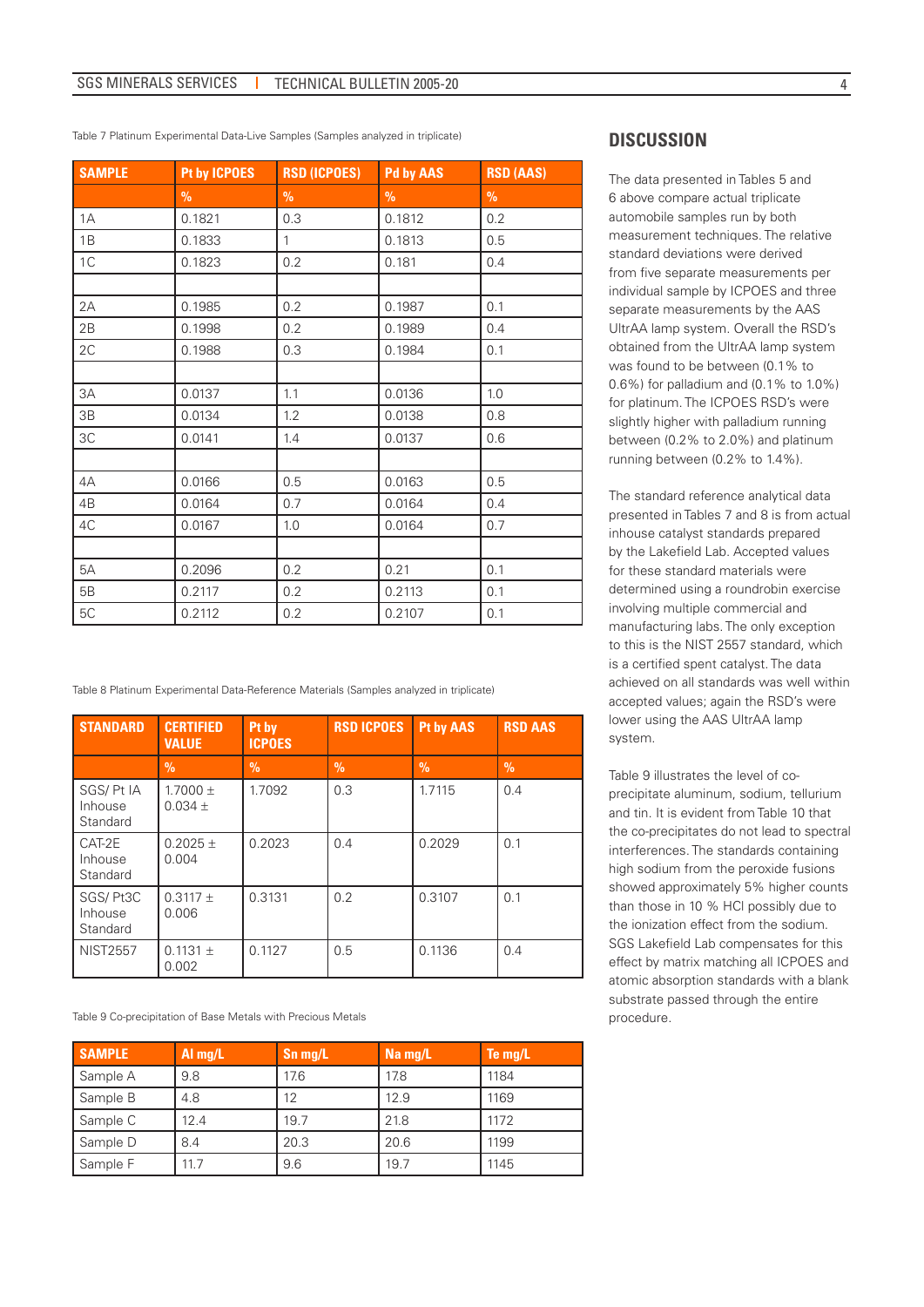



# **CONCLUSION**

The data contained in this report verifies that the UltrAA Lamp AAS system is equal to or slightly better than the data achieved by ICPOES. Both measurement methods produced excellent results, however slightly better RSD's were obtained by the AAS ultra lamp

system. The ability to have alternate measurement systems available for such precise analyses, allows for verification of complex samples or possible interferences by the second technique. Two reliable independent methods allow laboratories the ability to defend data used for "party / umpire" work. Moreover, the lack of certified

reference materials is of great concern to the commercial laboratory, with ever changing catalyst formulations the days of the NIST 2256 and 2257 only serve as a reference of what was and do not adequately represent the catalyst formulations labs are currently analyzing.